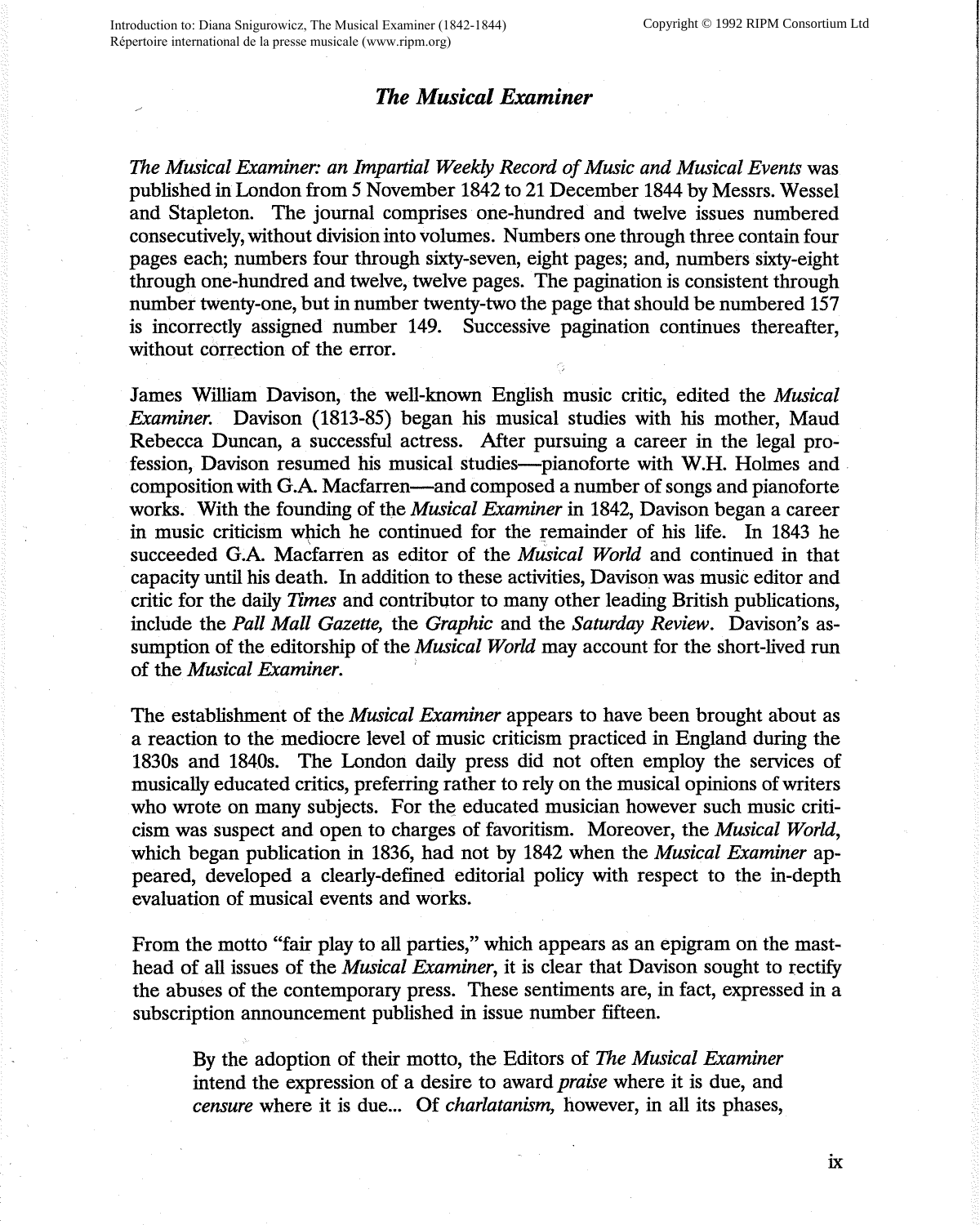they declare themselves the avowed and uncompromising enemies, and nothing can ever induce them to court popularity by appealing to the comprehensions, and flattering the prejudices of the vulgar. Where *humbug* holds its head erect, it has been, and shall be the office of *The Musical Examiner* to fling a stone at it, in the hope of dislodging it from its unmerited position. Where the public and the musical profession are bamboozled and blindfolded, it has been and shall be the office of *The Musical Examiner* to unwrap the folding which has shut out the daylight from their eyes.<sup>1</sup>

To expose the ignorance of the generalists writing music criticism, Davison began reprinting portions of reviews with commentaries on their shortcomings. The publication of such articles began in 1842 with a series of five entitled "Newspaper Criticism" in which Davison reprinted sections of reviews \_from the *Spectator,* the *Times,* the *Athenaeum,* and the *Morning Chronicle.* Subjecting them to thorough examination he revealed their authors' lack of musical knowledge and perception, grammatical errors, clumsy writing style, and, the ultimate counterfeit, notices by writers who were not in attendance at the concerts they reviewed. Of particular interest is a series of attacks against Charles Gruneison, music critic of the *Morning Post,* the *Maestro,* and *Great Gun,* who appears to have been, in Davison's mind, the greatest offender. Gruneison was identified with the name "Jenkins," a pseudonym invented by the editors of *Punch* and associated with the exposure of perpetrators of shams in other fields. Articles entitled "The Beauties of Jenkins" were published in the *Musical Examiner* with "the object apparently being to oust a writer who was opposed to the interests of English music and musicians, from his position as music critic to an influential journal."<sup>2</sup> Other critics were also attacked, including those writing in the *Revue et gazette musicale de Paris,* which was satirized by changing the words *Revue musicale* to *Bevue musicale* which in French means "musical mistake."

J

The first forty-odd issues contain four to six sections. The leading article ( often untitled), concerns a major musical issue of the day. This is followed by the review section "Concerts," and occasionally two additional review rubrics, "Provincial concerts" and "Review" ( of published music). These sections are followed sporadically by "Original correspondence" (beginning with number 7) and the often-lengthy "Miscellaneous" section which continues through to the final number; and, "Foreign intelligence" and "Miscellaneous foreign news," both appearing fairly regularly until

<sup>1</sup>*The Musical Examiner,* no. 15 (11 February 1843): 108.

<sup>2</sup>Henry Davison, *From Mendelssohn to Wagner. Being the Memoirs of* J. W. *Davison, Forty Years Music Critic of "The Times"* (London, 1912): 50.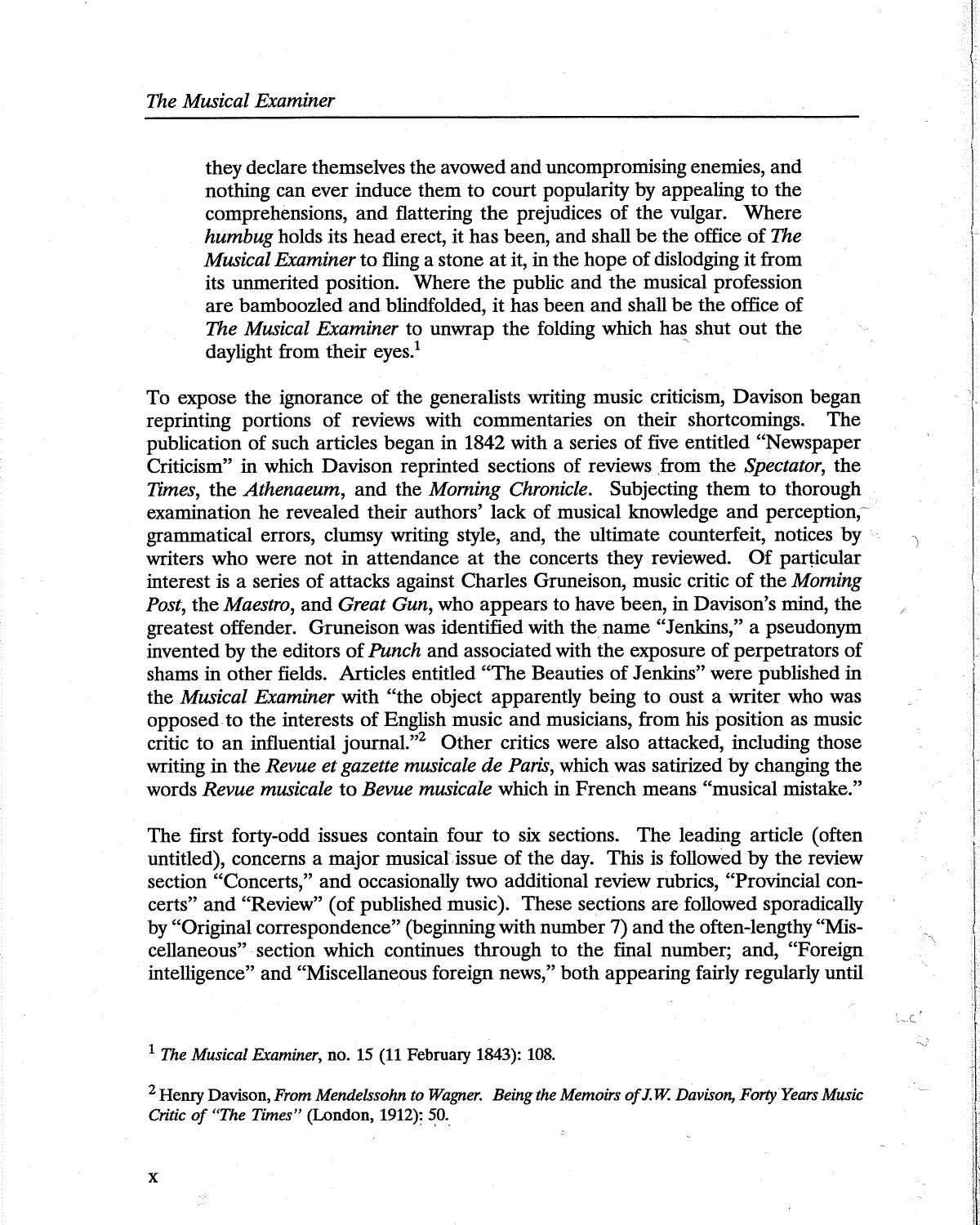number thirty-three. Beginning in August 1843, the following three-part format was introduced: a leading article, the extensive "Original correspondence," and the "Miscellaneous" section. In the issue dated 3 February 1844 (number sixty-six) a further section appears, "Concerts &c." This offers reviews of instrumental and vocal performances and operatic productions. Prior to the inclusion of the ''Concerts &c." column, reviews of musical events are dealt with both in the "Miscellaneous" section and in feature review articles. When the "Concerts &c." section appeared for the last time in issue number eighty-eight, reviews were again included under the heading "Miscellaneous." Advertisements are found on the final pages of each issue; of particular interest are those from the journal's publisher, Wessel & Stapleton, which occasionally contain reprints of reviews from other periodicals.

The subjects of leading articles are treated in-depth and address the major concerns of the period: superficial music, excessive virtuosity, the British preference for foreign rather than native composers and performers, inadequate translations of foreignlanguage texts into English, the evaluation of candidates for the Edinburgh musical professorship, and the much-needed reform of musical societies. Important continental musicians who visited England also receive attention including Mendelssohn, Chopin, Leopold de Meyer, Ernst, and Halle.

In keeping with the concerns for British societies and institutions, the editor devotes much space to reviews of performances by the Sacred Harmonic Society, the Philharmonic Society, the Society of British Musicians (which Davison helped found), the Concerts of Ancient Music, Royal Academy of Music student exhibitions, and the various literary and scientific institutions found in London and in the provinces. Another reflection of the same concern is the attention given to concerts, lectures, and entertainments devised by British musicians such as John Braham and his sons Augustus and Charles, the pianist W. H. Holmes, the Scottish entertainer Wilson, G.A. Macfarren, and Sterndale Bennett. During the London summer and winter seasons the public's great interest in the activities of the capital's three major operatic theatres-Her Majesty's Theatre, Covent Garden Theatre, and the Drury Lane Theatre-is clearly reflected in the journal.

Controversial topics are the feature of the correspondence section; subjects treated include the heated dispute between violinists Sivori and Ernst concerning the authorship of the variations on the *Carnival de Venise,* and the vitriolic exchange between Charles Stephens and George French Flowers over the latter's insistence that members proposed to the Contrapuntists' Society be required to write a five-voice a capella fugue. Flowers, in fact, is embroiled in many controversies. The "Foreign intelligence" section consists of signed letters from correspondents in numerous cities including Paris, Berlin, Leipzig, and Vienna. Musical news from abroad is also found in the important "Miscellaneous" section which contains a variety of materials